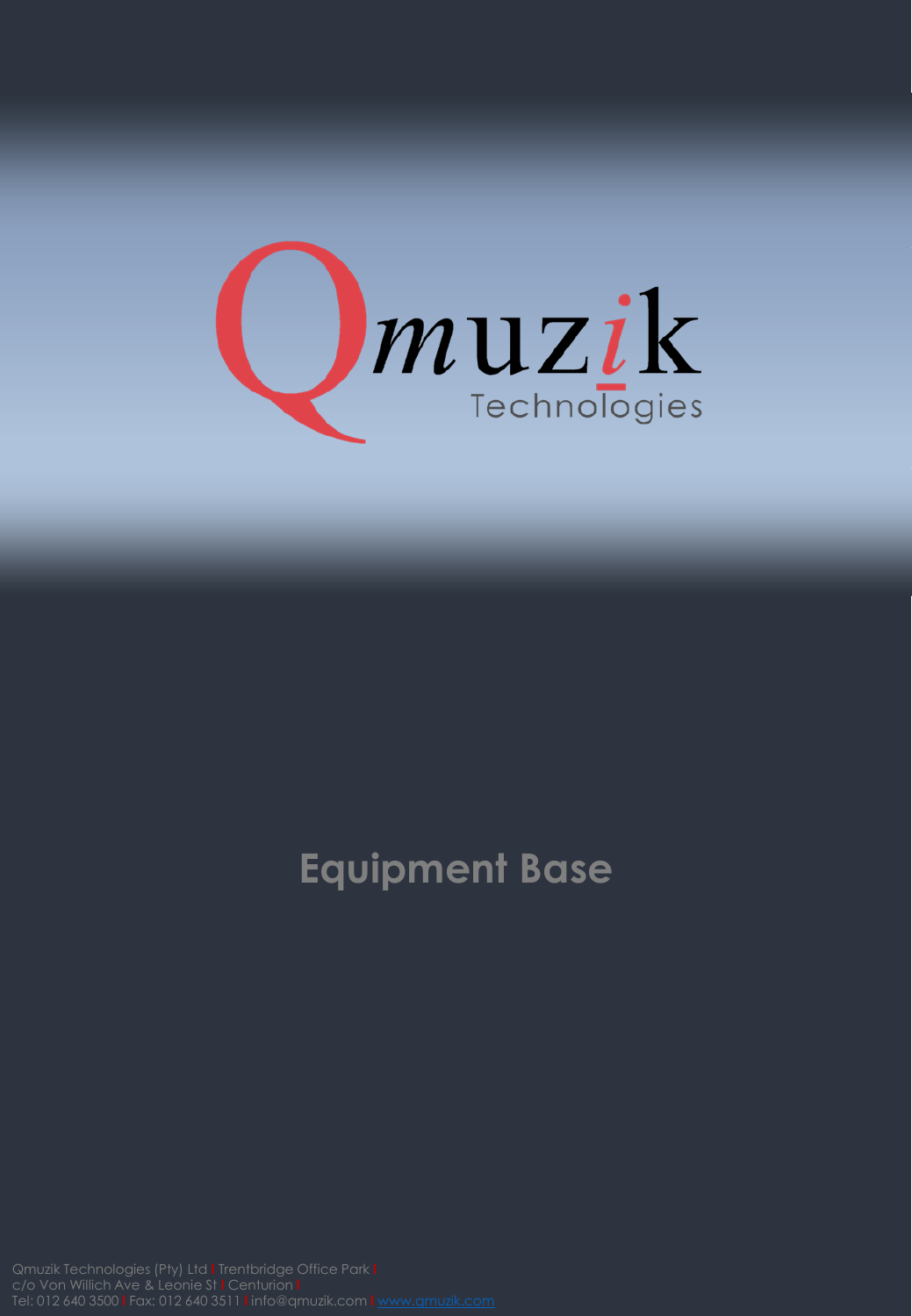

preventative maintenance schedules, maintenance history, physical location, equipment failures and corrective actions.

The functionality thus provides a database of equipment, which can be managed from its initial procurement, installation and commissioning through its lifecycle with user definable statuses and maintenance intervals, complete visibility of the equipment utilisation, future and past maintenance events, warranty details, its exact location, its reference to the asset master where applicable as well as a full audit trail of all changes to its status spanning its useful life and eventual disposition. The equipment base facilitates scheduled and un-scheduled maintenance of the equipment, associated job cards and maintenance orders, maintenance kits and predefined task- and check lists and report back and recording of module or component replacements, reworks, modifications and actual tasks performed including the recording of inspection and measurement results. Tasks can be performed on schedule by internal maintenance personnel or can be subcontracted to external contractors /suppliers. Visual aids, illustrated parts catalogues, operators- and maintenance manuals and supporting documents can be electronically linked to equipment base records.